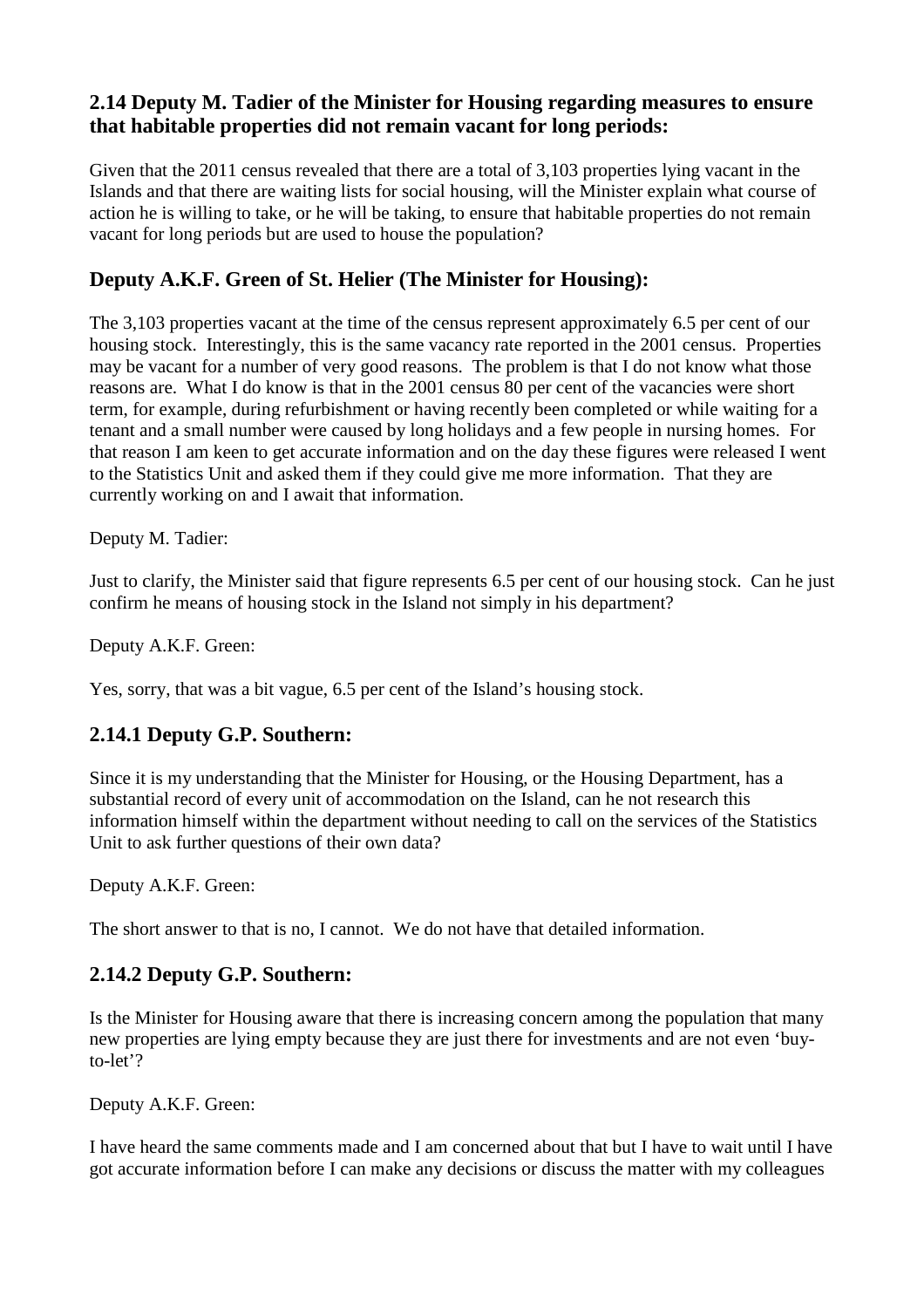at the Council of Ministers. We cannot do it on rumour. We have to do it on facts. Those facts are being gathered for me now.

# **2.14.3 Deputy J.G. Reed of St. Ouen:**

Will the Minister confirm that it is rather misleading to identify these 3,000 units of accommodation as property when, indeed, they are in fact dwelling units and will he explain the difference between what is classified as a dwelling unit and a property. Thank you.

Deputy A.K.F. Green:

I am not sure that I can do justification to explaining the difference between a dwelling unit and a property. But the Deputy is quite right we are talking about homes, units of accommodation. There could be several units of accommodation in one building. So what we are talking about are units of accommodation – addresses - that are vacant at the present time.

### **2.14.4 The Deputy of St. Ouen:**

Would the Minister confirm that units of accommodation and dwellings would include lodging accommodation within a house?

Deputy A.K.F. Green:

Yes, lodging accommodation but not holiday accommodation.

## **2.14.5 Deputy J.H. Young:**

Would the Minister agree that given the number of important strategic issues in relation to housing, particularly pressure from the construction industry to increase the amount of construction and dwellings, the need for housing and the degree of under occupation, that it may be that this is consistent with previous years but is it not important that we examine this in much more detail? Can he commit to bring a detailed report of his researches to the House which sets out all the reasons and the periods that a property is not being occupied? Would he also examine the possibility of a 'carrot-and-stick' approach to trying to reduce this problem?

Deputy A.K.F. Green:

What I have already done is to ask for more detailed information. We cannot make strategic decisions, or plan for the future, without accurate information. I am aware of the need for housing our community. I am aware, on the social housing list alone, there are 505 families that are waiting for their homes but we have to invest in our properties. We have to have a strategic way forward that is based on fact and accurate information. I have asked for that information. I am working hard to improve it. When I have got that information I am certainly quite happy to share it with Members.

#### **2.14.6 The Connétable of Trinity:**

Would the Minister confirm whether this number of properties includes houses that are up for sale at the present time?

Deputy A.K.F. Green: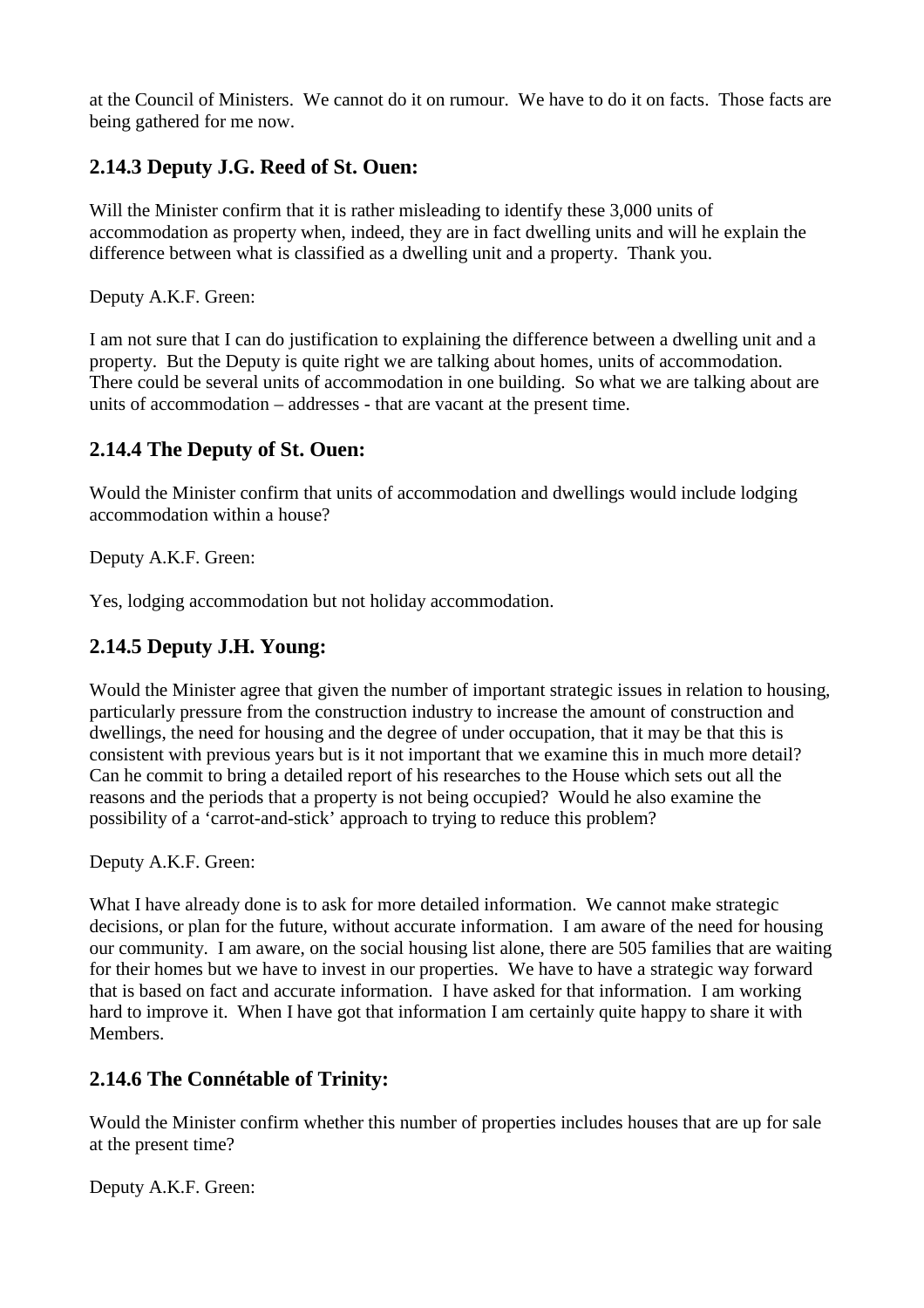Yes, that would include houses that are up for sale but not occupied at the present time.

## **2.14.7 Senator A. Breckon:**

The Minister, a couple of times, has mentioned accurate information. Would he give the House an undertaking to carry out an all-Island residential housing survey because information is already available with the Parishes, with the Post Office, with the utilities and, I would suggest, even with his department? Could he give some undertaking that he will co-ordinate that and publish that so we can make some sense out of it?

Deputy A.K.F. Green:

I cannot commit to carry out an all-Island survey at the present time because that would involve a tremendous amount of resources but what I can say is the new Control of Housing and Work (Jersey) Law 201- that is coming into force, hopefully, sometime this year, will give us - because we will have one database - much more accurate information on the homes and people in the Island. I went to a presentation last night where we were shown the sort of information that may be available to us. So that information will be available soon in a useful format.

### **2.14.8 Senator A. Breckon:**

Could I ask the Minister if, perhaps, he would consider using people who are not employed who would be capable of carrying out this work, who could produce such a report at not a great deal of cost?

Deputy A.K.F. Green:

As I have already said, I believe that information will be available in another format soon. There is no need to duplicate work.

## **2.14.9 Deputy G.P. Southern:**

I thank this particular Minister for promising to report back to this particular House. Can I ask the question I asked the previous Assistant Minister, does he have an idea of when he might be doing so? What is his aim?

Deputy A.K.F. Green:

I would like it to be sooner rather than later but I am in the hands of the officers that need to analyse all these records and give me the information. That is all I can I say on that.

## **2.14.10 Deputy M. Tadier:**

I regret putting the first part of the question in because that seems to have been diversionary. The actual question which I would like the Minister to answer is what course of action will he be taking to ensure that habitable properties which remain vacant for long periods are used to house the population. That is the question and that does not matter whether the figures is 3,000 or 600, which the Minister is suggesting: that is still a significant number.

Deputy A.K.F. Green: